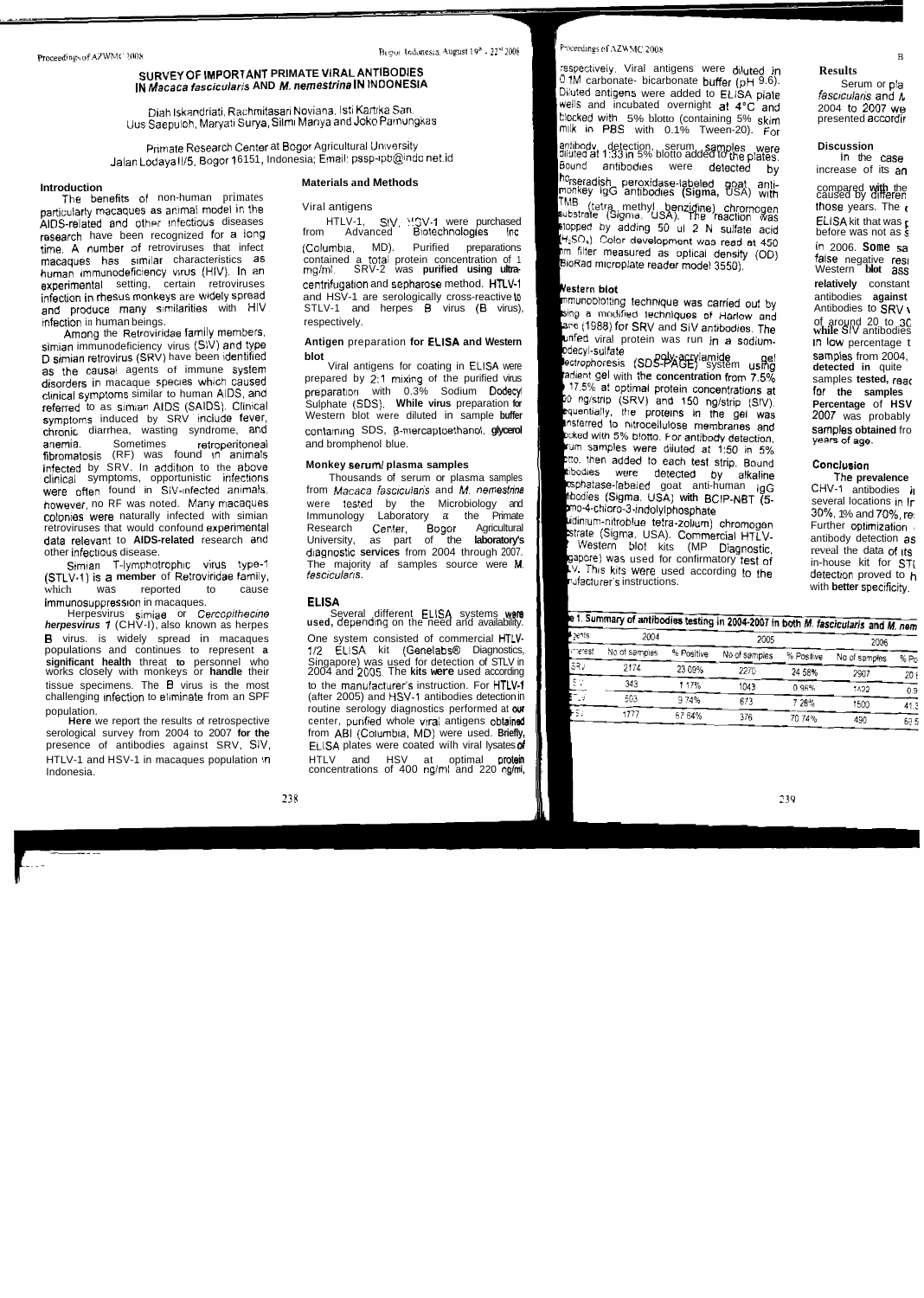### Preedings of AZWMC 2008

respectively. Viral antigens were diluted in .1M carbonate- bicarbonate buffer (pH 9.6). Digited antigens were added to ELISA plate wells and incubated overnight at 4°C and pocked with 5% blotto (containing 5% skim mik in p8S with 0.1% Tween-20). For serum samples were antibody detection, d uted at 1:33 in 5% blotto added to the plates. Bound antibodies were detected bv horseradish peroxidase-labeled goat -anti TOOKEY IQG antibodies (Sigma, USA) with MB (tetra methyl benzidine) chromogen substrate (Sigma, USA). The reaction was stopped by adding 50 ul 2 N sulfate acid  $H_2SO_4$ ). Color development was read at 450 nm filter measured as optical density (OD) BioRad microplate reader model 3550).

# Western blot

mmunoblotting technique was carried out by J<sub>sing</sub> a modified techniques of Harlow and ane (1988) for SRV and SIV antibodies. The curified viral protein was run in a sodiumdodecyl-sulfate poly-acrylamide gel electrophoresis (SDS-PAGE) system using gradient gel with the concentration from 7.5% :<sub>0</sub> 17.5% at optimal protein concentrations at 500 ng/strip (SRV) and 150 ng/strip (SIV). Sequentially, the proteins in the gel was transferred to nitrocellulose membranes and pocked with 5% blotto. For antibody detection, serum samples were diluted at 1.50 in 5% botto, then added to each test strip. Bound antibodies detected bv alkaline were goat anti-human ∃gG phosphatase-labeled antibodies (Sigma, USA) with BCIP-NBT (5bromo-4-chloro-3-indolylphosphate

toluidinium-nitroblue tetra-zolium) chromogen substrate (Sigma, USA). Commercial HTLV-(MP :/2 Western blot kits Diagnostic, STLVP9this kits were used for confirmatory lest not used manufacturer's instructions.

### **Results**

Serum or plasma samples tested n *M.* fascicularis and M, nemestrina obtained from 2004 to 2007 were summarized in Table 1, presented according to the viruses of interest.

## **Discussion**

In the case of STLV, the significant increase of its antibody prevalence in 2006 compared with the data from 2005 might be caused by different assays that were used in those years. The commercial HTLV antibody ELISA kit that was previously used in 2005 and before was not as sensitive as the assay used in 2006. Some samples from 2005 showed false negative results when confirmed with Western blot assay. There was notable relatively constant positive detection 0f antibodies against SRV, SIV and HSV. Antibodies to SRV was detected in the range of around 20 to 30% of all tested samples. while SIV antibodies were detected constantly in low percentage below 1%, except for the samples from 2004, and HSV antibodies were detected in quite high percentage of the samples tested, reaching almost 70%, except samples from 2007. The the low percentage of HSV antibodies detected in 2007 was probably due to the majority of samples obtained from young animals under 2 years of **age.** 

# **Conclusion**

The prevalence of SRV, SIV and HSV-11 CHV-1 antibodies in M. fascicularis from several locations in Indonesia was around 20-30%, 1% and 70%, respectively;

Further optimization of the STLV-11 HTLV-1 antibody detection assay was done to better reveal the data of its antibody detection. The in-house kit for STLV-1/ HTLV-1 antibody detection proved to have a higher sensitivity with better specificity.

| Tabe 1. Summary of antibodies testing In 2004-2007 in both M. fascicularis and M. nemestrina |               |            |               |            |               |            |               |            |
|----------------------------------------------------------------------------------------------|---------------|------------|---------------|------------|---------------|------------|---------------|------------|
| Agents                                                                                       | 2004          |            | 2005          |            | 2006          |            | 2007          |            |
| of interest                                                                                  | No of samples | % Positive | No of samples | % Positive | No of samples | % Positive | No of samples | % Positive |
| SRV                                                                                          | 2'74          | 23 09%     | 2270          | 24 58%     | 2907          | 20 88%     | 2858          | 30.79%     |
| SIV                                                                                          | 343           | 1.17%      | 1043          | 0.96%      | 1422          | 0.98%      | 2573          | 0.47%      |
| STLV                                                                                         | 503           | 974%       | 673           | 7 28%      | 1500          | 41 33%     | 1064          | 18.52%     |
| нSV                                                                                          | 1771          | 6764%      | 376           | 70 74%     | 490           | 69 59%     | 655           | 21 98%     |